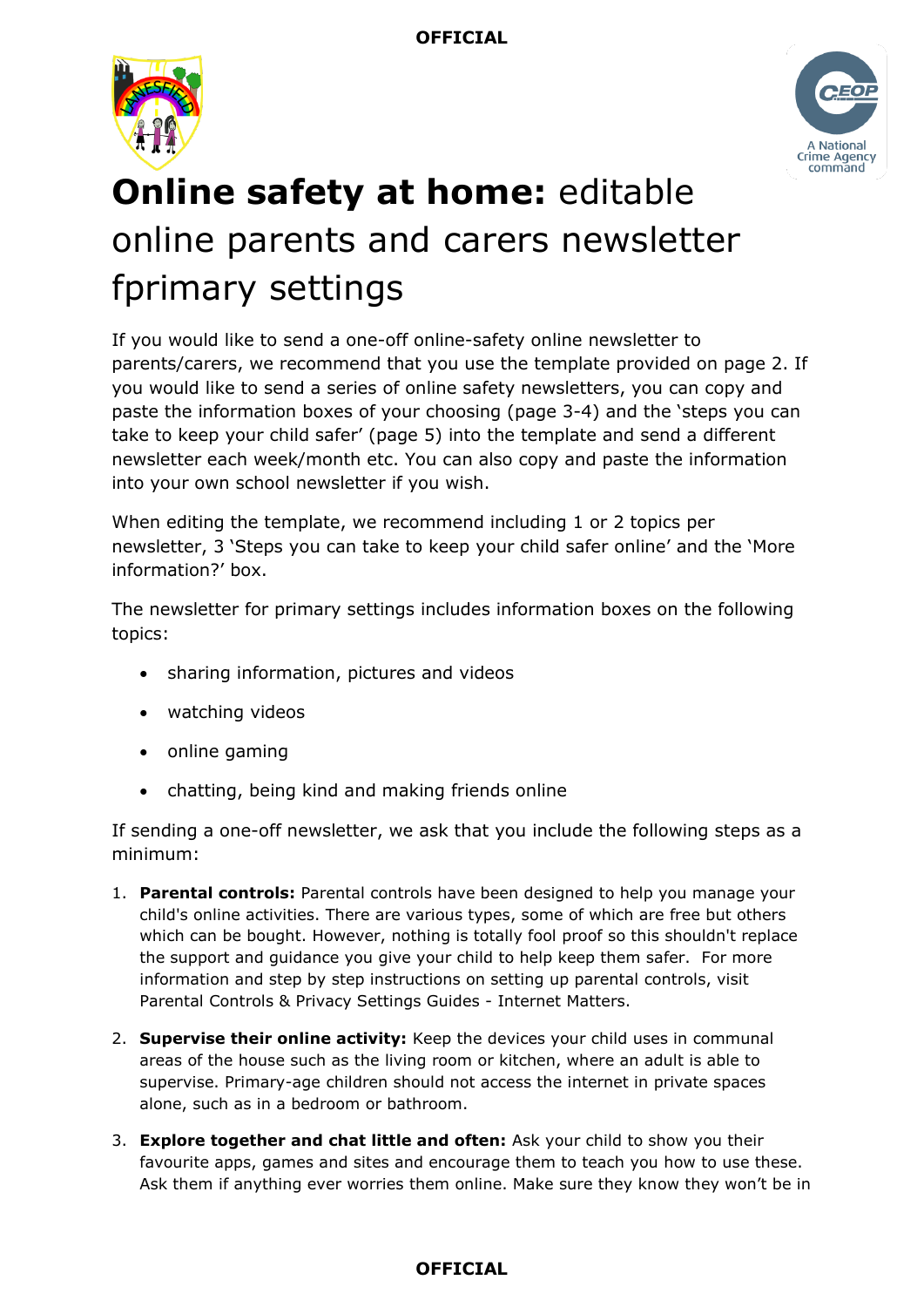#### **OFFICIAL**

trouble and can get help by talking to you or another adult they trust if anything happens online that makes them feel worried, sad or scared.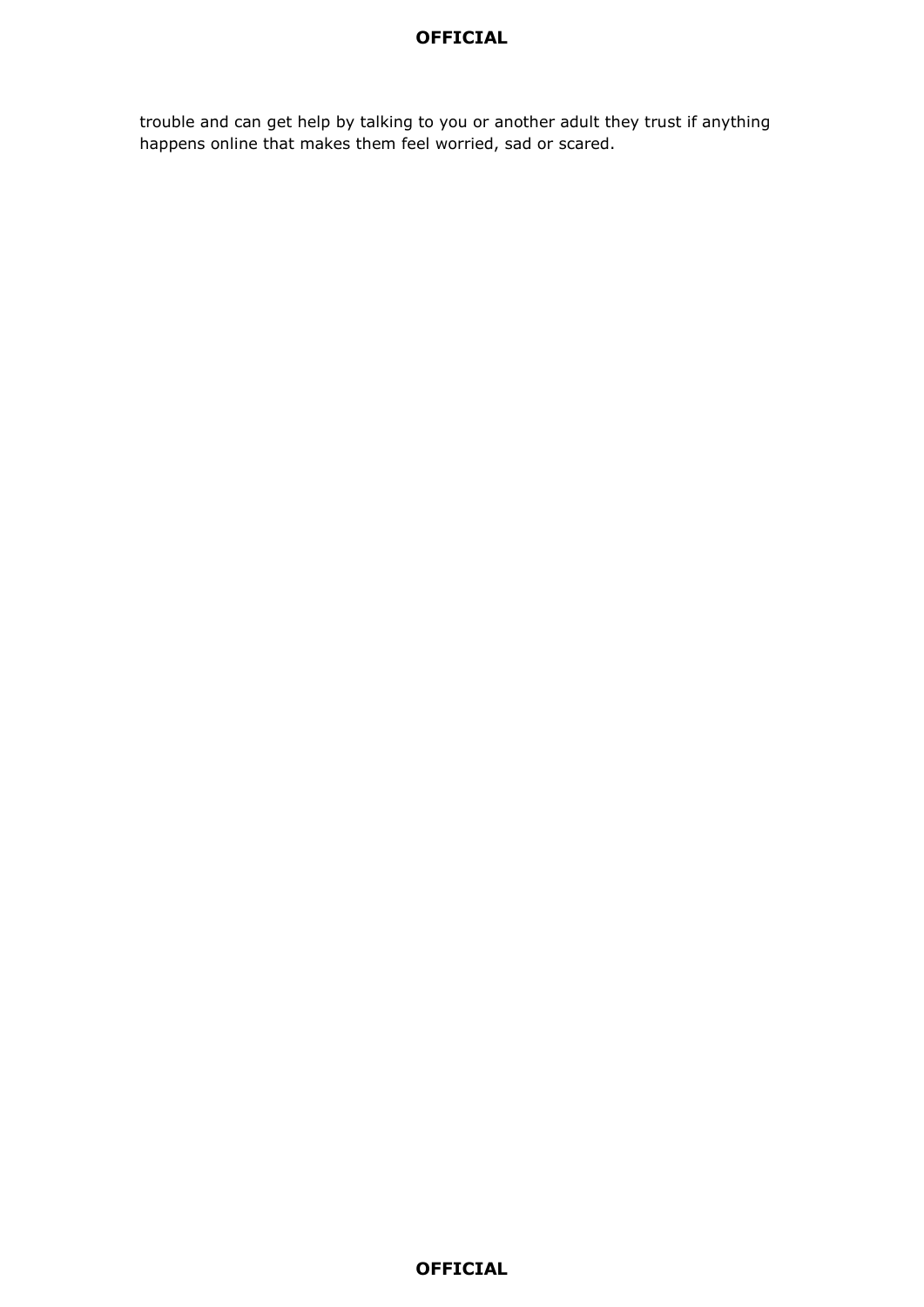

# **Online safety at home:**

parents and carers newsletter

Add date here

With the majority of children still learning from home, they will be spending more time online doing their school work, playing games or watching videos. Technology is hugely valuable for education, as well as a way to keep in touch with friends and family. However it's important we all consider how we can support children's online safety during this lockdown, and always. Here's some information about what your child may enjoy online and what you can do to help keep them safer:

## **Sharing pictures**

Using devices like phones and tablets to share pictures and videos can be a great way for children to have fun and stay in touch with friends and family. It's really important your child knows what's ok to share online and what they should check with you first.

Read [younger children](https://www.thinkuknow.co.uk/parents/articles/Has-your-child-shared-a-picture-or-video-online-/)  [sharing pictures or videos](https://www.thinkuknow.co.uk/parents/articles/Has-your-child-shared-a-picture-or-video-online-/)  [online](https://www.thinkuknow.co.uk/parents/articles/Has-your-child-shared-a-picture-or-video-online-/) for more information on the risks and how to support safer sharing.

## **Watching videos**

Children love to watch videos and YouTube is always a firm favourite! But sometimes children can be exposed to videos that are not meant for them. [YouTube Kids](https://www.youtube.com/kids/) is a safer way for children to explore their interests. You can find more information about this on YouTube: what parents need to know.

Remember, primary-age children should be supervised at all times when online.



**Thinkuknow is the education programme from the National Crime Agency's Child Protection Command CEOP (NCA-CEOP) whose aim is to protect children and young people from sexual abuse online.** 

**For more information, advice and guidance, visit their parent'[s website](http://www.thinkuknow.co.uk/parents) and download their [home](https://www.thinkuknow.co.uk/parents/Support-tools/home-activity-worksheets/)  [activity worksheets](https://www.thinkuknow.co.uk/parents/Support-tools/home-activity-worksheets/) for fun, online safety activities to do with your family.** 

## **Steps you can take to help keep your child safer online**

**Parental controls:** Parental controls have been designed to help you manage your child's online activities. There are various types, some of which are free but others which can be bought. However, nothing is totally fool proof so this shouldn't replace the support and guidance you give your child to help keep them safer. For more information and step by step instructions on setting up parental controls, visit [Parental Controls & Privacy Settings Guides -](https://www.internetmatters.org/parental-controls/) [Internet Matters.](https://www.internetmatters.org/parental-controls/)

**Supervise their online activity:** Keep the devices your child uses in communal areas of the house such as the living room or kitchen, where an adult is able to supervise. Primary-age children should not access the internet in private spaces alone, such as in a bedroom or bathroom.

**Explore together and chat little and often:** Ask your child to show you their favourite apps, games and sites and encourage them to teach you how to use these. Ask them if anything ever worries them online. Make sure they know they won't be in trouble and can get help by talking to you or another adult they trust if anything happens online that makes them feel worried, sad or scared.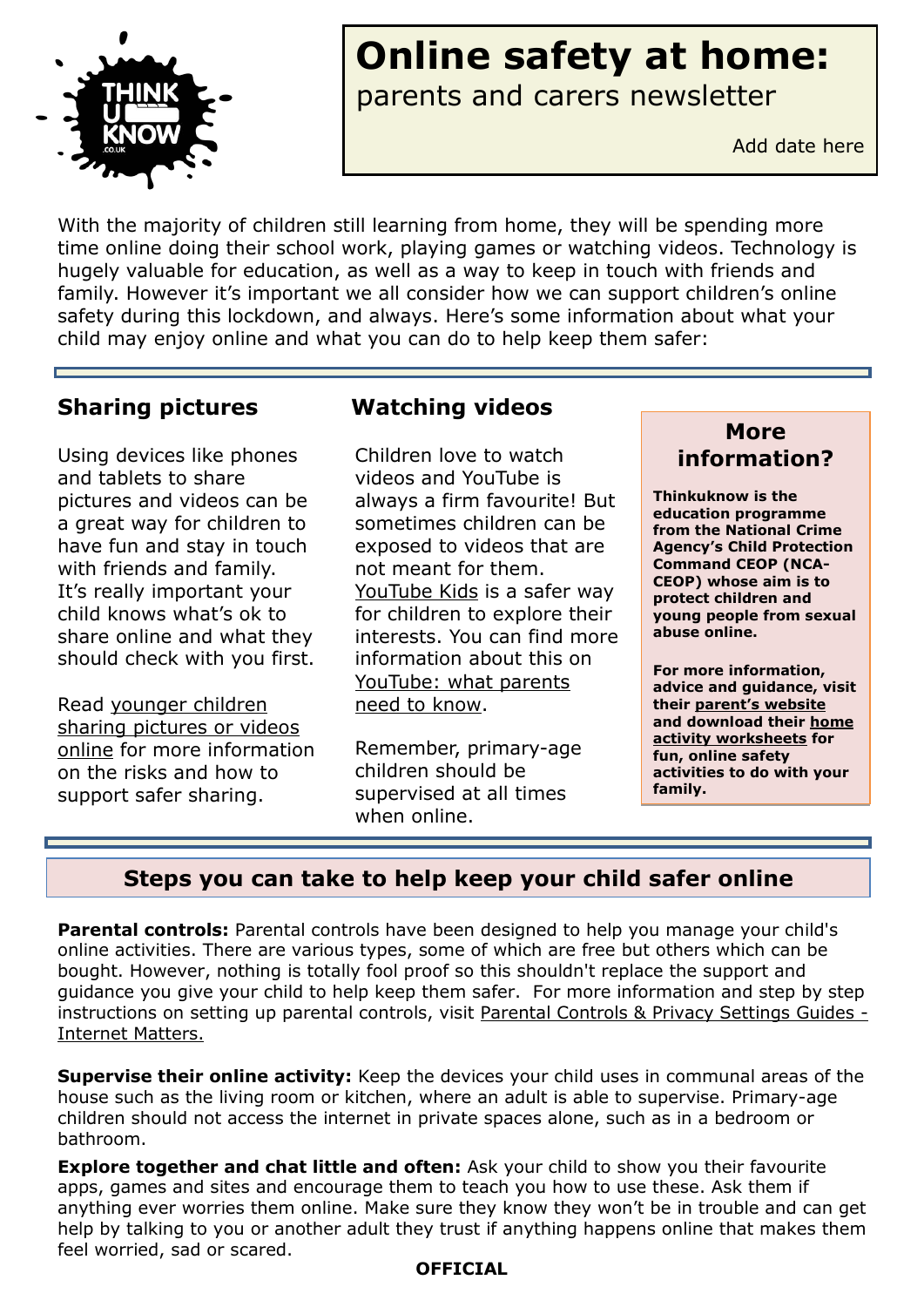**OFFICIAL**

## **Watching videos**

From animals doing funny things, to slime-making and game-tutorials, the internet has lots of fun videos for children to enjoy. But the amount and availability of content online means that children may see something inappropriate.

To understand what type of content might not be suitable and advice on how to help your child watch safely, watch this short [video guide.](https://youtu.be/ykrwlhDavJs)

The internet is a public and open space where anyone can post and share content. This can be fun and entertaining for children, but it does mean your child may see something that is intended for adults.

Find out what to do if [you're worried your child](https://www.thinkuknow.co.uk/parents/articles/Im-worried-my-primary-aged-child-might-see-something-inappropriate-online/)  [might see something](https://www.thinkuknow.co.uk/parents/articles/Im-worried-my-primary-aged-child-might-see-something-inappropriate-online/)  [inappropriate online](https://www.thinkuknow.co.uk/parents/articles/Im-worried-my-primary-aged-child-might-see-something-inappropriate-online/) or what to do [if they already](https://www.thinkuknow.co.uk/parents/articles/what-to-do-if-your-child-has-seen-something-inappropriate-online/) [have.](https://www.thinkuknow.co.uk/parents/articles/what-to-do-if-your-child-has-seen-something-inappropriate-online/) 

Children love to watch videos and YouTube is always a firm favourite! But sometimes children can be exposed to videos that are not meant for them. [YouTube Kids](https://www.youtube.com/kids/) is a safer way for children to explore their interests. You can find more information about this on YouTube: what parents need to know.

Remember, primary-age children should be supervised at all times when online.

## **Online gaming**

Online games are social activities, and most have features that allow children to chat with others whilst they play.

For information about the positives of gaming, the risks of in-game chat and measures you can take to help protect them, watch this short video: [In-game](https://www.youtube.com/watch?v=_5-ij1jm9K8&feature=emb_title)  [chat: a guide for parents](https://www.youtube.com/watch?v=_5-ij1jm9K8&feature=emb_title)  [and carers](https://www.youtube.com/watch?v=_5-ij1jm9K8&feature=emb_title) .

The PEGI (Pan European Game Information) rating system can be a useful tool to help you decide what online games are appropriate for your child.

For more information on the PEGI system and other factors to consider before deciding what's suitable, read [Gaming:](https://www.thinkuknow.co.uk/parents/articles/gaming-whats-appropriate-for-your-child/)  [what's appropriate for](https://www.thinkuknow.co.uk/parents/articles/gaming-whats-appropriate-for-your-child/)  [your child](https://www.thinkuknow.co.uk/parents/articles/gaming-whats-appropriate-for-your-child/)

**OFFICIAL** 

Gaming is popular with both children and adults and can help to cure that lockdown boredom! If your child is gaming, you may have some questions about how to keep them safer. If so, check out [gaming: what parents](https://www.thinkuknow.co.uk/parents/articles/gaming/)  [need to know.](https://www.thinkuknow.co.uk/parents/articles/gaming/)

For a guide on the apps, sites and games your child might enjoy, visit: [Net](https://www.net-aware.org.uk/)  [Aware.](https://www.net-aware.org.uk/)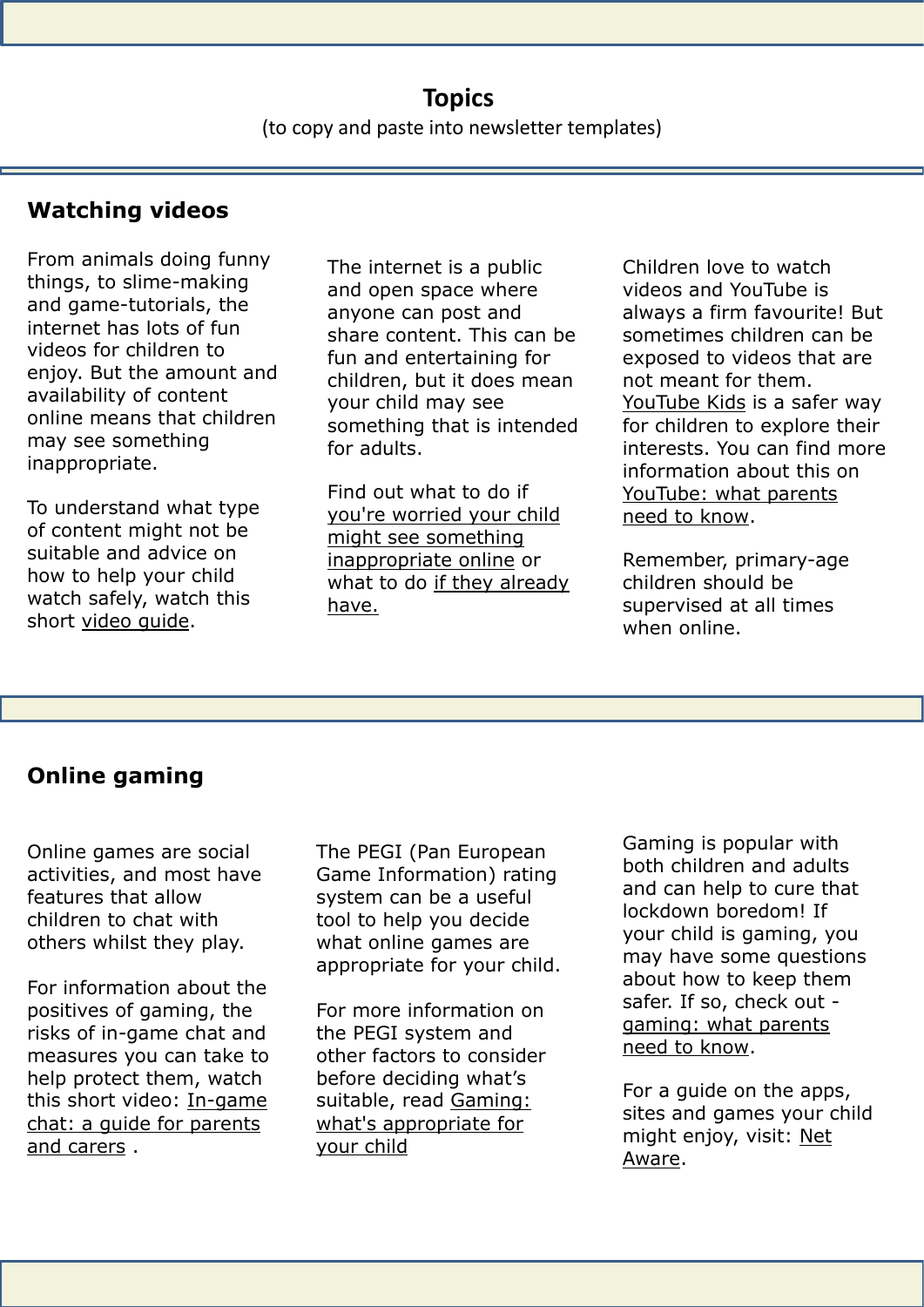## **Topics** (to copy and paste into newsletter templates)

**OFFICIAL**

## **Chatting, being kind and making friends online**

Primary-age children may not have previously had much experience with video chatting apps such as zoom, FaceTime and Skype, but may well be using them now for education or to keep in touch with family and friends.

To make sure your child has a positive experience video chatting online, read this [guide for parents and](https://parentinfo.org/article/video-chatting-a-guide-for-parents-and-carers-of-primary-school-age-children)  [carers](https://parentinfo.org/article/video-chatting-a-guide-for-parents-and-carers-of-primary-school-age-children)

The internet has many positive opportunities for children to learn and play, but it can also be used in negative and unkind ways. It's really important to speak to your child about being kind online, and how they can get help if they see or hear anything that makes them feel worried, scared or sad.

Use these [conversation](https://parentinfo.org/article/talking-to-your-child-about-being-kind-online)  [starters t](https://parentinfo.org/article/talking-to-your-child-about-being-kind-online)o help your child understand the importance of being kind online.

The term 'online friend' can be used to describe people you only know through the internet, or those that you also know offline. Some children make friends online by meeting new people through online platforms such as gaming sites.

To help children have positive online friendships, read this [handy guide.](https://parentinfo.org/article/online-friendships-a-parents-guide)

## **Sharing information, pictures and videos**

It's harder to stay connected with our friends and family right now, so you may be sharing more images and videos of our children online via social media. But before you do, there are some important things to consider.

Read [sharing pictures](https://www.thinkuknow.co.uk/parents/articles/Sharing-pictures-of-your-children/)  [of your children](https://www.thinkuknow.co.uk/parents/articles/Sharing-pictures-of-your-children/) for info on how to protect your younger, or older child whilst staying social.

Using devices like phones and tablets to share pictures and videos can be a fun way for children to have fun and stay in touch with friends and family online. It's really important your child knows what's ok to share online and what they should check with you first.

Read [younger children](https://www.thinkuknow.co.uk/parents/articles/Has-your-child-shared-a-picture-or-video-online-/)  [sharing pictures or videos](https://www.thinkuknow.co.uk/parents/articles/Has-your-child-shared-a-picture-or-video-online-/)  [online](https://www.thinkuknow.co.uk/parents/articles/Has-your-child-shared-a-picture-or-video-online-/) for more information on the risks and how to support safer sharing.

Personal information is any information that can be used to identify your child.

Sharing personal information online is easy and sometimes children, like adults, might share more online than they would offline, which can be risky.

Read [your child's personal](https://parentinfo.org/article/your-child-s-personal-information-and-how-to-protect-it-online-primary)  [information and how to](https://parentinfo.org/article/your-child-s-personal-information-and-how-to-protect-it-online-primary)  [protect it online](https://parentinfo.org/article/your-child-s-personal-information-and-how-to-protect-it-online-primary) for information and advice.